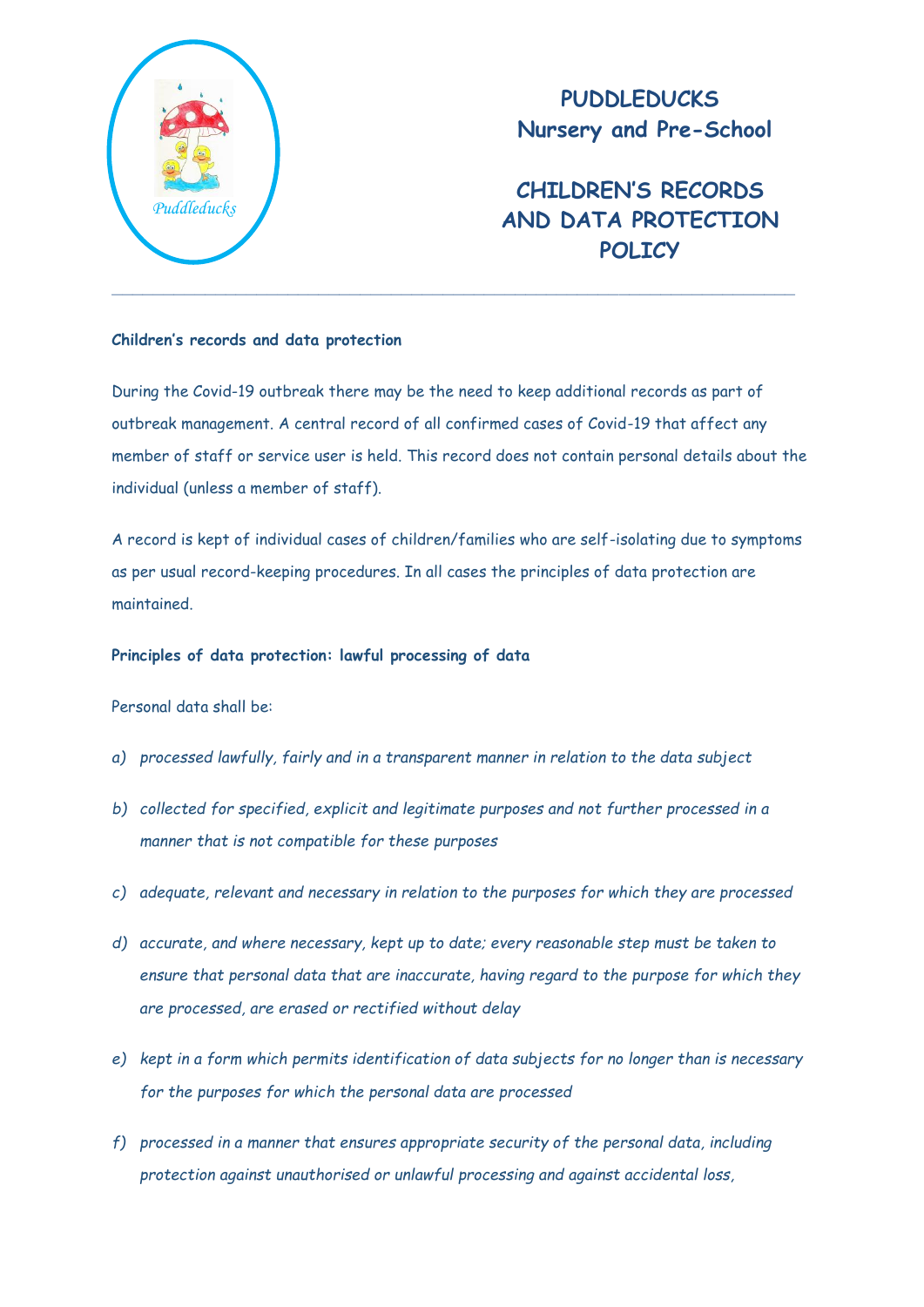*destruction or damage, using appropriate technical or organisational measures ("integrity and confidentiality")* Article 5 of the General Data Protection Regulations (2018)

*Practitioners should process data, record and share information in line with the principles above.*

# **General safeguarding recording principles**

- It is vital that all relevant interactions linked to safeguarding children's and individual's welfare are accurately recorded.
- All recordings should be made as soon as possible after the event.
- Recording should be to a good standard and clear enough to enable someone other than the person who wrote it, to fully understand what is being described.
- Recording can potentially be viewed by a parent/carer or Ofsted inspector, by the successors of the practitioners who record, and may be used in a family Court as relevant evidence to decide whether a child should remain with their biological parents, or be removed to live somewhere else. Recording needs to be fair and accurate, non-judgemental in tone, descriptive, relevant, and should clearly show what action has been taken to safeguard a child, and reflect decision-making relating to safeguarding.
- Recording should be complete, it should show what the outcome has been, what happened to referrals, why decisions were made to share or not share information, and it should contain summaries and minutes of relevant multi-agency meetings and multi-agency communication.
- If injuries or other safeguarding concerns are being described the description must be clear and accurate and should give specific details of the injury observed and where it is located.

# **The principles of GDPR and effective safeguarding recording practice are upheld**

- Recording is factual and non-judgemental.
- The procedure for retaining and archiving personal data and the retention schedule and subsequent destruction of data is adhered to.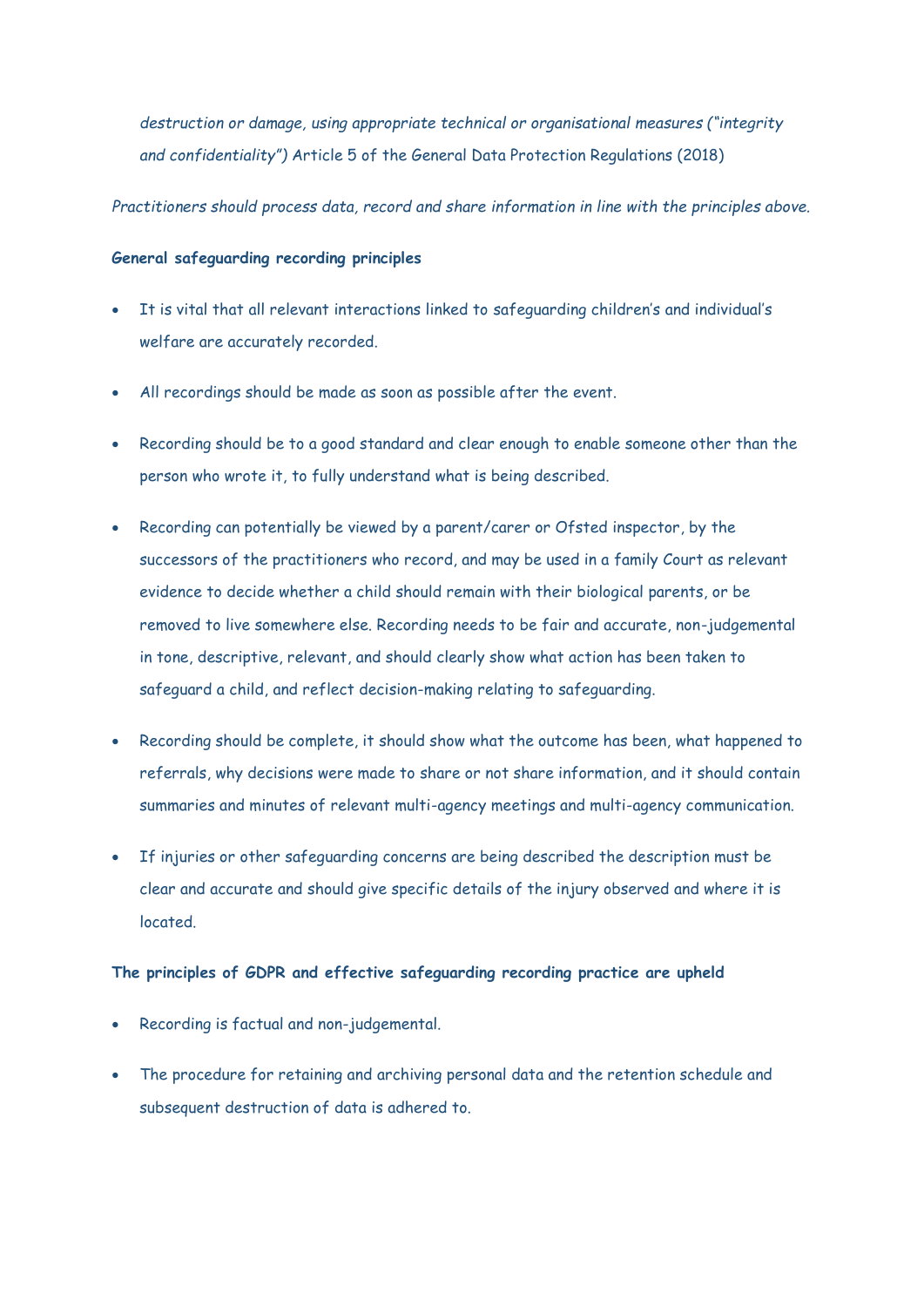- Parents/carers and children where appropriate are made aware of what will be recorded and in what circumstances information is shared, prior to their child starting at the setting. Parents/carers are issued with 'Privacy notice' and should give signed, informed consent to recording and information sharing prior to their child attending the setting. If a parent/carer would not expect their information to be shared in any given situation, normally, they should be asked for consent prior to sharing.
- There are circumstances where information is shared without consent to safeguard children. These are detailed below, but in summary, information can be shared without consent if a practitioner is unable to gain consent, cannot reasonably be expected to gain consent, or gaining consent places a child at risk.
- Records can be accessed by and information may be shared with local authority professionals. If there are significant safeguarding or welfare concerns, information may also be shared with a family proceedings Court or the police. Practitioners are aware of information sharing processes and all families should give informed consent to the way the setting will use, store and share information.
- Recording should be completed as soon as possible and within 5 working days as a maximum for safeguarding recording timescales.
- If a child attends more than one setting, a two-way flow of information is established between the parents/carers, and other providers. Where appropriate, comments from others (as above) are incorporated into the child's records.

### **Children's personal files**

- Appropriate files must be used. These are made of robust card (not ring binders) and have plastic or metal binders to secure documents. File dividers must be inserted into each file.
- The sections contained are as follows:
	- personal details: registration form and consent forms.
	- contractual matters: copies of contract, days and times, record of fees, any fee reminders or records of disputes about fees.